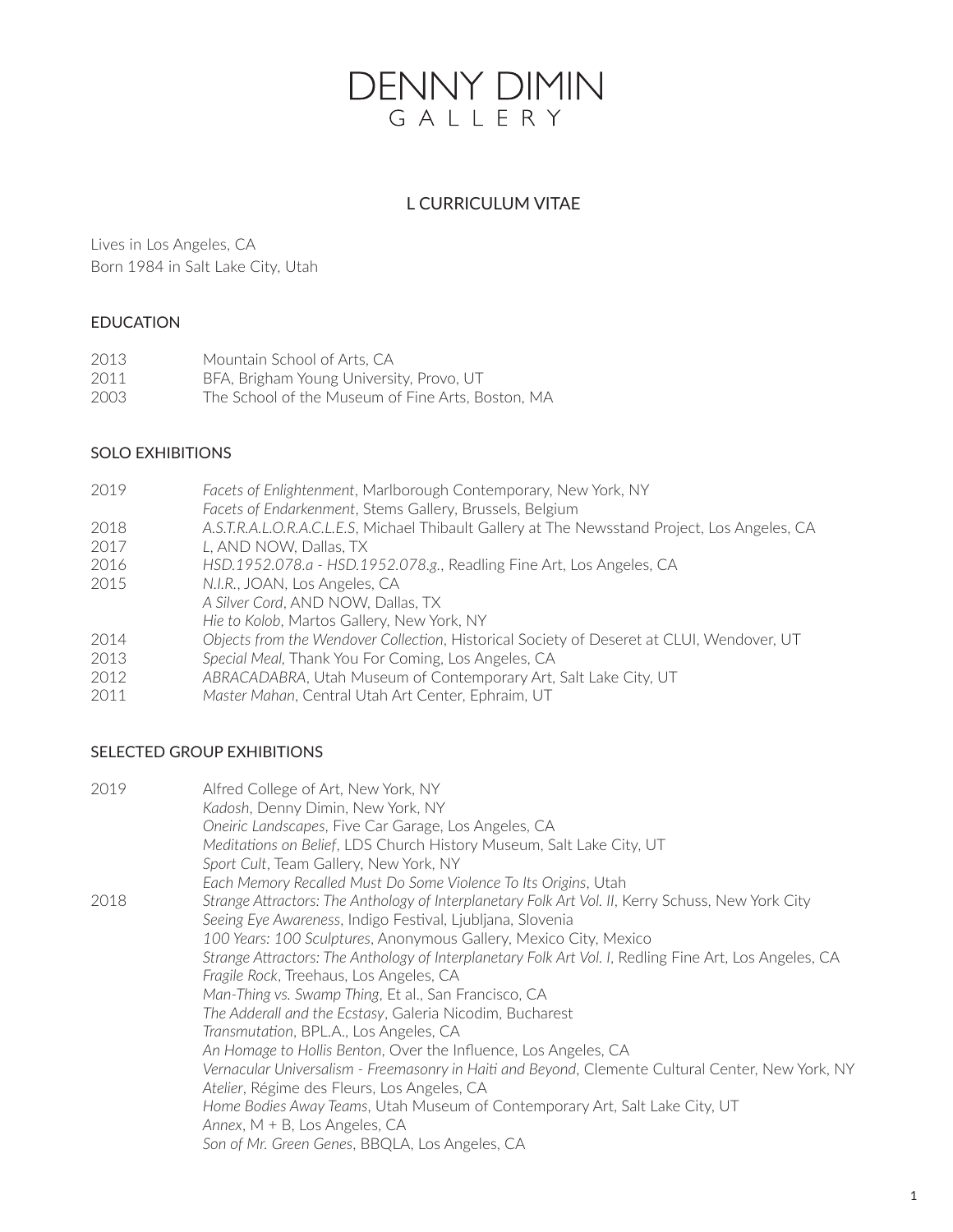## SELECTED GROUP EXHIBITIONS CONTINUED

| 2018 | Interpretation Thereof, Brigham Young University Museum of Art, Provo, UT   |
|------|-----------------------------------------------------------------------------|
| 2017 | Margins Gutters Bleeds and Creeps, CAPITAL, San Francisco, CA               |
|      | Concrete Island, Venus Over Los Angeles, Los Angeles, CA                    |
|      | Hecate, Various Small Fires, Los Angeles, CA                                |
|      | Basilisk, Nicodim Gallery, Los Angeles, CA                                  |
|      | Hierophant, Nicodim Gallery, Bucharest                                      |
|      | Homeward Bound, Nicodim Gallery, Los Angeles, CA                            |
|      | Home Bodies Away Teams, Church With a Blue Roof, Los Angeles, CA            |
|      | The Immediate Present, Mormon Arts Center, New York, NY                     |
| 2016 | Dead Among The Dead, Ellis King, Dublin                                     |
|      | Omul Negru, Nicodim Gallery, Bucharest                                      |
|      | Omul Negru, Nicodim Gallery, California                                     |
|      | Tell me the Stories of Jesus, LDS Church History Museum, Salt Lake City, UT |
| 2015 | 4th Ghetto Biennale, Port-au-Prince, Haiti                                  |
|      | AMERICANAESOTERICA, Various venues, Plovdiv, Bulgaria                       |
|      | Prison Nation, Wignall Museum of Contemporary Art, Rancho Cucamonga, CA     |
|      | Pure paint for now, Shaw Gallery, Weber State University, Ogden, UT         |
| 2014 | CLEAR, Gagosian Gallery, Beverly Hills, CA                                  |
|      | Another Once Again Many Times More, Martos Gallery, East Marion, NY         |
|      | Come All Ye Faithful, Florian Christopher, Zurich, Switzerland              |
|      | Salon fur Kunstbuch, Vienna, Austria                                        |
| 2013 | LAT. 41° 7' N. LONG. 72° 19' W., Martos Gallery, East Marion, NY            |
|      | Utah Biennial, Utah Museum of Contemporary Art, Salt Lake City, UT          |
|      | 3rd Ghetto Biennale, Port-au-Prince, Haiti                                  |
|      | My voice will now appear in another part of the room, HDTS, Joshua Tree, CA |
|      | Towards a Creole Procession, The Luggage Store Annex, San Francisco, CA     |
|      | After the End, CUAC, Salt Lake City, UT                                     |
| 2011 | 2nd Ghetto Biennale, Port-au-Prince, Haiti                                  |
|      | Langston Hughes Festival, City College of New York, New York, NY            |
|      | Scrying, Experimental Meditation Center of Los Angeles, Los Angeles, CA     |
|      | West of Center, Jancar Gallery, Los Angeles, CA                             |
| 2008 | 24:00:00 [Resolution 3], LACE, Los Angeles, CA                              |
|      | Proving Ground, Rose Wagner Black Box Theater, Salt Lake City, UT           |
| 2007 | Mild Violence, Parllaxis Film Festival, Portland, OR                        |
|      | Public Space, Mesa Arts Center, Mesa, AZ                                    |
|      | Resound for Dedicated Instruments, Museum of Fine Arts, Boston, MA          |
|      |                                                                             |

### CURATORIAL

| 2016 | Roland Thompson, Martos Gallery, Los Angeles, CA                                  |
|------|-----------------------------------------------------------------------------------|
|      | New Acquisitions from the Deseret Collection, HSD at CLUI, Wendover, UT           |
| 2015 | 4th Ghetto Biennale, Port-au-Prince, Haiti                                        |
|      | The Museum of Love and Devotion, Fairview Museum of History and Art, Fairview, UT |
| 2013 | The Films of Stephen Groo, Shoot the Lobster, Spectacle Theater, Brooklyn, NY     |
| 2008 | Sego Art Center, Provo, UT                                                        |

# PROJECTS

| 2018 | Acid Free Book Market, Blum & Poe, Lots                          |
|------|------------------------------------------------------------------|
| 2013 | Artist of the Month Club, Invisible Exports, New York, NY        |
|      | Utah - California Superguake, Kchung Radio, Los Angeles, CA      |
|      | Artist Postcards, Summer 2013, North - South - East - West, Oslo |
| 2010 | RE: Response, SFMOMA Blog, curated by Brion Nuda Roach           |
|      |                                                                  |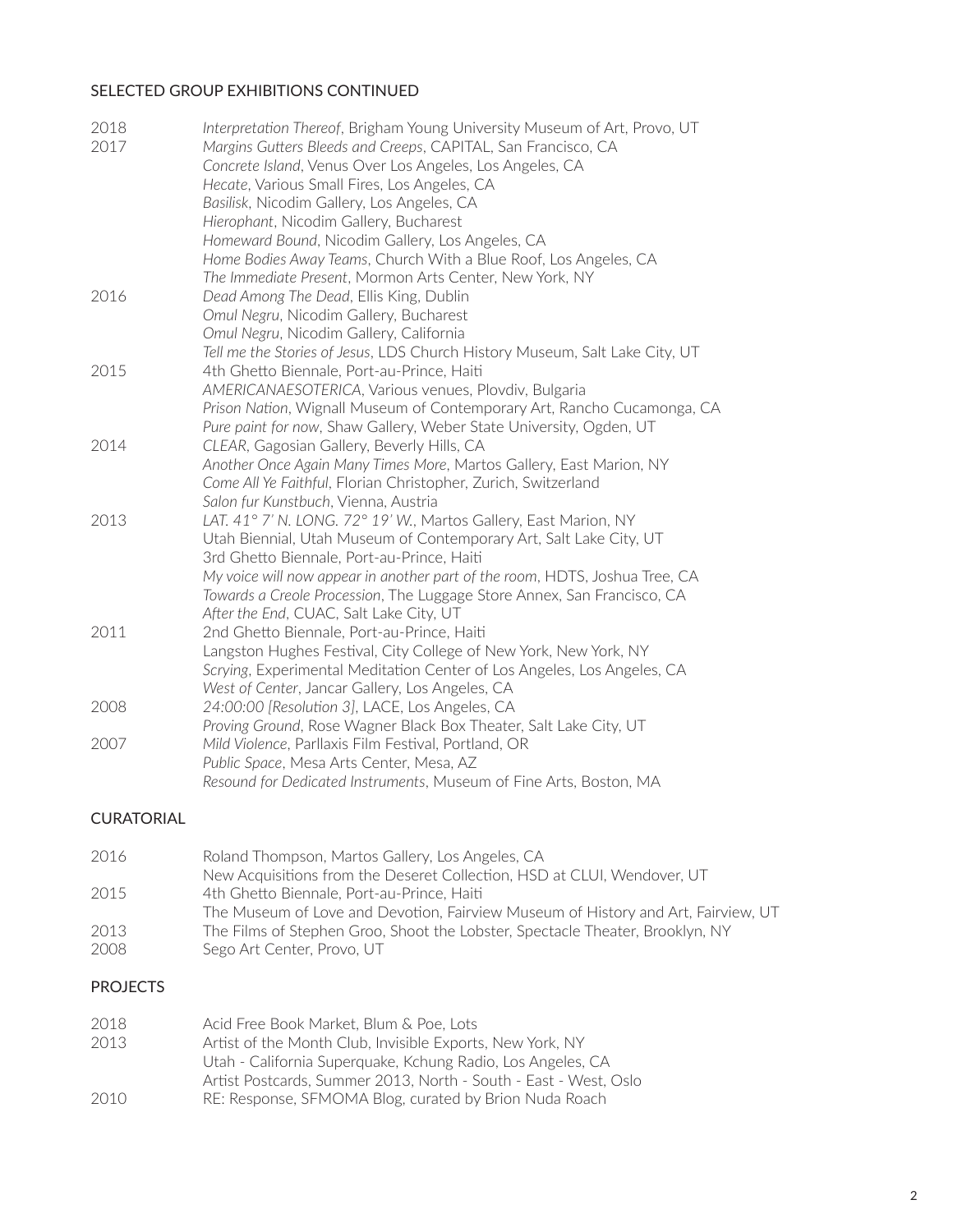### HONORS AND AWARDS

| 2007 | Performance Artist Grant, Scope Art Foundation                             |
|------|----------------------------------------------------------------------------|
| 2006 | Emerging Artist Grant, Scope Art Foundation                                |
|      | Oscarson Discovery Grant, Brigham Young University                         |
|      | Laycock Center for Creative Collaboration Grant, Brigham Young University  |
| 2005 | Office of Research and Creative Activities Grant, Brigham Young University |

#### RESIDENCIES

| 2014 | Center for Land Use Interpretation, Wendover, UT |  |  |
|------|--------------------------------------------------|--|--|
|------|--------------------------------------------------|--|--|

- 2013 Thank You For Coming, Los Angeles, CA
- 2010 Birch Creek Residency, Spring City, UT

### TALKS AND INTERVIEWS

| 2018 | Lazaros, Good Day Sacramento Morning Television, April 18                                |
|------|------------------------------------------------------------------------------------------|
| 2017 | LA-Based Artist Lazaros, Jason Losh, Seeing is Forgetting, April 15                      |
| 2016 | x.xx.xxx.lazaros.xxx.xx.x, Jake Nussbaum & Richard Fleming, Clocktower Radio, January 18 |
| 2015 | Superstition and the Primitive Worldview, JOAN, Los Angeles, CA                          |
|      | Chaffey College, Rancho Cucamonga, CA                                                    |
| 2013 | Gallery Walkthrough, Utah Biennial, Utah Museum of Contemporary Art, Salt Lake City, UT  |
| 2012 | Q & A with Aaron Moulton, Utah Museum of Contemporary Art, Salt Lake City, UT            |
| 2010 | Visiting Artist Lecture Series, Snow College, Ephraim, UT                                |
|      |                                                                                          |

### SELECTED PRESS AND PUBLICATIONS

| 2018 | "Fact and fiction collide", Los Angeles Magazine, June 12                                       |
|------|-------------------------------------------------------------------------------------------------|
|      | "Picturing Haiti's Freemasons", The New York Review of Books, June 2                            |
|      | "Pretty Paper", Scene & Herd - Artforum, May 14                                                 |
|      | "Scene Stealers", Vogue Living Australia, May                                                   |
| 2017 | "Hecate' at Various Small Fires", Contemporary Art Daily, December 13                           |
| 2017 | "Homeward Bound at Nicodim", Cura Magazine                                                      |
|      | "The art of religion", Los Angeles Times, May 16                                                |
|      | "The Basilisk", Artforum, May                                                                   |
|      | "Concrete Island at Venus Over LA", Contemporary Art Review LA, March 30                        |
|      | "The Instigator: Aaron Moulton", Cultured, July issue                                           |
|      | "Crystal Child", Spike Quarterly, Issue 50                                                      |
| 2016 | Wagley, Catherine, "5 Free Art Shows to See in L.A. this Week," LA Weekly, September 28         |
|      | "STL, NYC's coolest nomadic space, takes over L.A.'s Martos Gallery," Time Out LA, September 23 |
|      | "Boogeyman", Revista-ARTA, August 17                                                            |
|      | "Omul Negru' at Nicodim", Los Angeles, Artnews, August 16                                       |
|      | "Lazaros at And Now," Art Viewer, March 8                                                       |
|      | Diehl, Travis, "In Focus: Lazaros," Frieze Magazine, March                                      |
| 2015 | Prentnieks, Anne, "Hie to Kolob," Artforum, April                                               |
| 2014 | "Another, Once Again, Many Times More at Martos", Contemporary Art Daily, August 31             |
|      | "Another, Once Again, Many Times More' at Martos Gallery", Art Haps                             |
|      | "Art Review: "Another, Once Again, Many Times More" on the North Fork", Hamptons Art Hub,       |
|      | August 9                                                                                        |
|      | "The show that mixes minimalism with the astral plane", Phaidon, July 23                        |
| 2013 | "The Many Contradictions of a Ghetto Biennale", Hyperallergic, December 27                      |
|      | "LAT. 41° 7' N., LONG. 72° 19' W" at Martos, Contemporary Art Daily, August 31                  |
|      | "LAT. 41° 7' N., LONG. 72° 19' W", Critics' Pick, Artforum                                      |
|      | "Sculptors Exhibit at the Martos Gallery's Summer Home", New York Times, July 18                |
|      | "Inside Outliers", BLINNK, August 18                                                            |